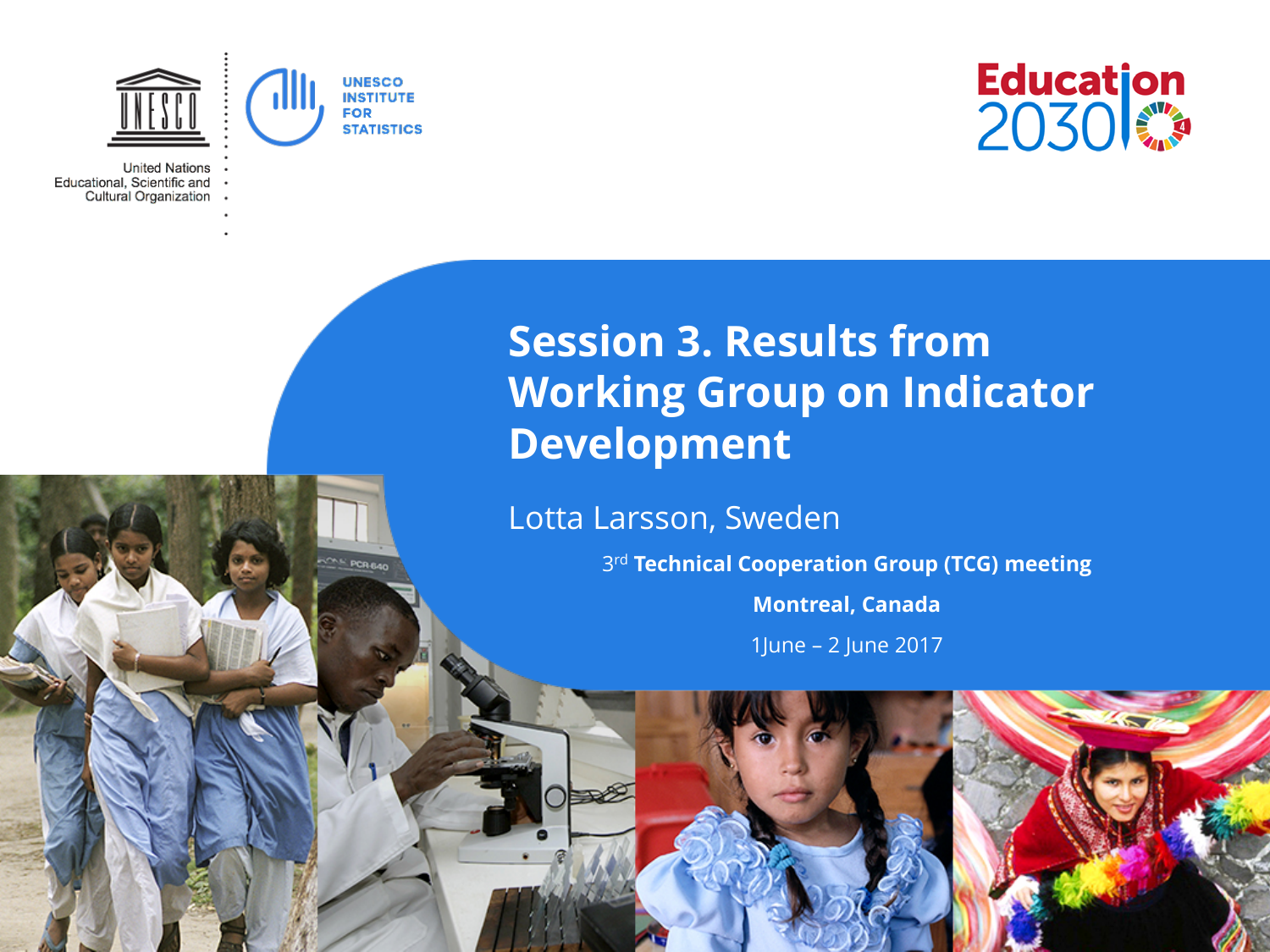

#### **Introduction to Working Group 1**

#### **Secretariat:**

Alison Kennedy, UIS Anuja Singh, UIS

#### **Members:**

- 1. Ms Betina Fresneda, Brazil
- 2. Ms Juliana Marques da Silva, Brazil ion 3. Results from Working Group on «<ir
	- 3. Mr Micheal Kahiti, Kenya
	- 4. Mark Agranovich, Russian Federation
	- 5. Ms Lotta Larsson, Sweden
	- 6. Ms Antonia Wulff, Education International
	- 7. Ms Nicole Bella, GEMR
	- 8. Mr Moritz Bilagher, GPE
	- 9. Ms Camila De Moraes, OECD
	- 10. Xin Xin Yu, UNICEF
	- 11. Suguru Mizunoya, UNICEF
	- 12. Priscilla Idele, UNICEF
	- 13. Won J Byun, UNESCO
	- 14. Mr Alexander Leicht, UNESCO
	- 15. Christophe Cornu, UNESCO
	- 16. Lydia Ruprecht, UNESCO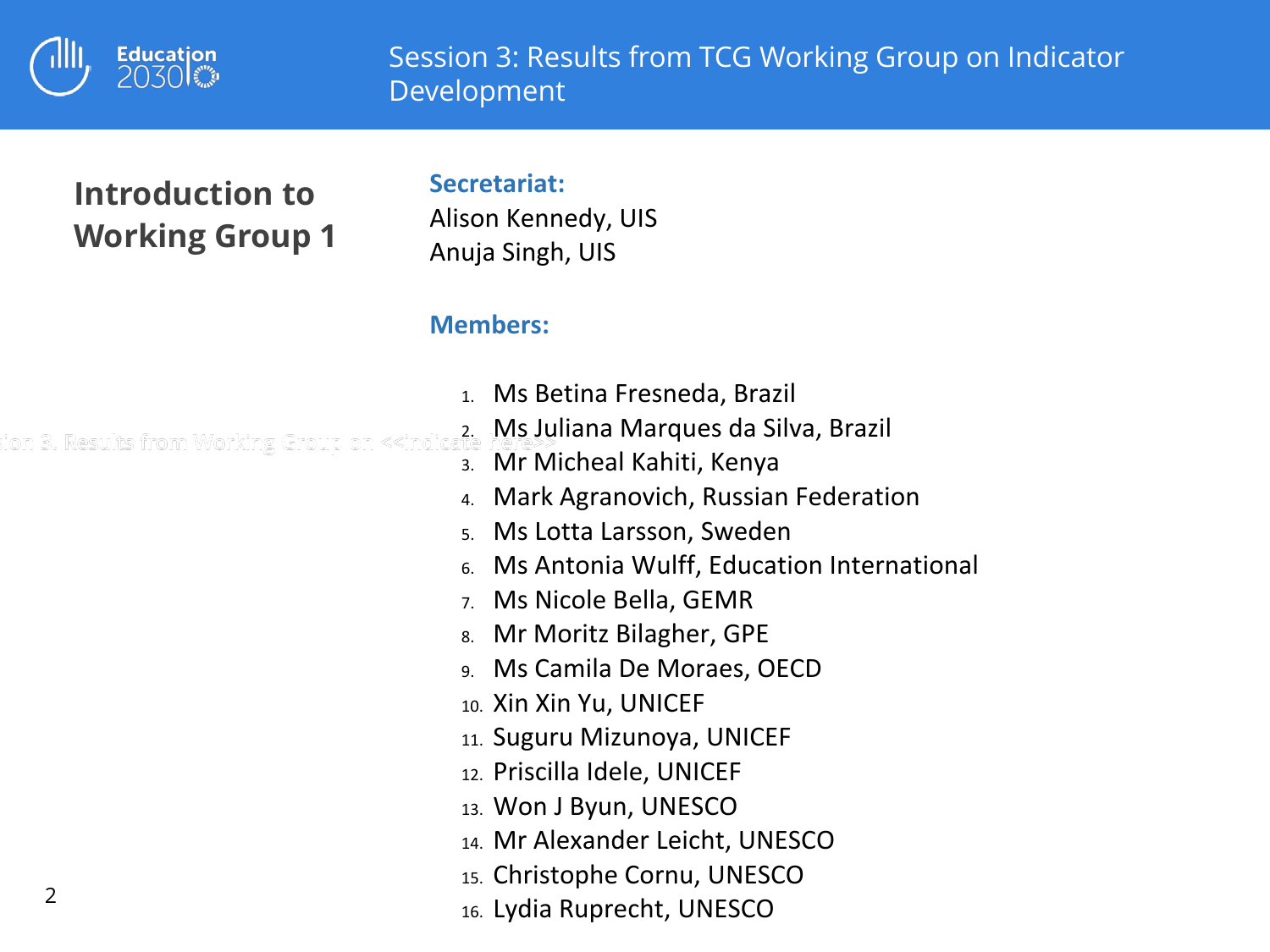

### **Terms of Reference Original**

ion 3. Results from Working Group on

(a) Diagnose implementation difficulties of specific indicators; and

(b) Produce a report with a recommended work plan for the methodological development and/or data collection approach needed for the implementation of each indicator or group of indicators under consideration.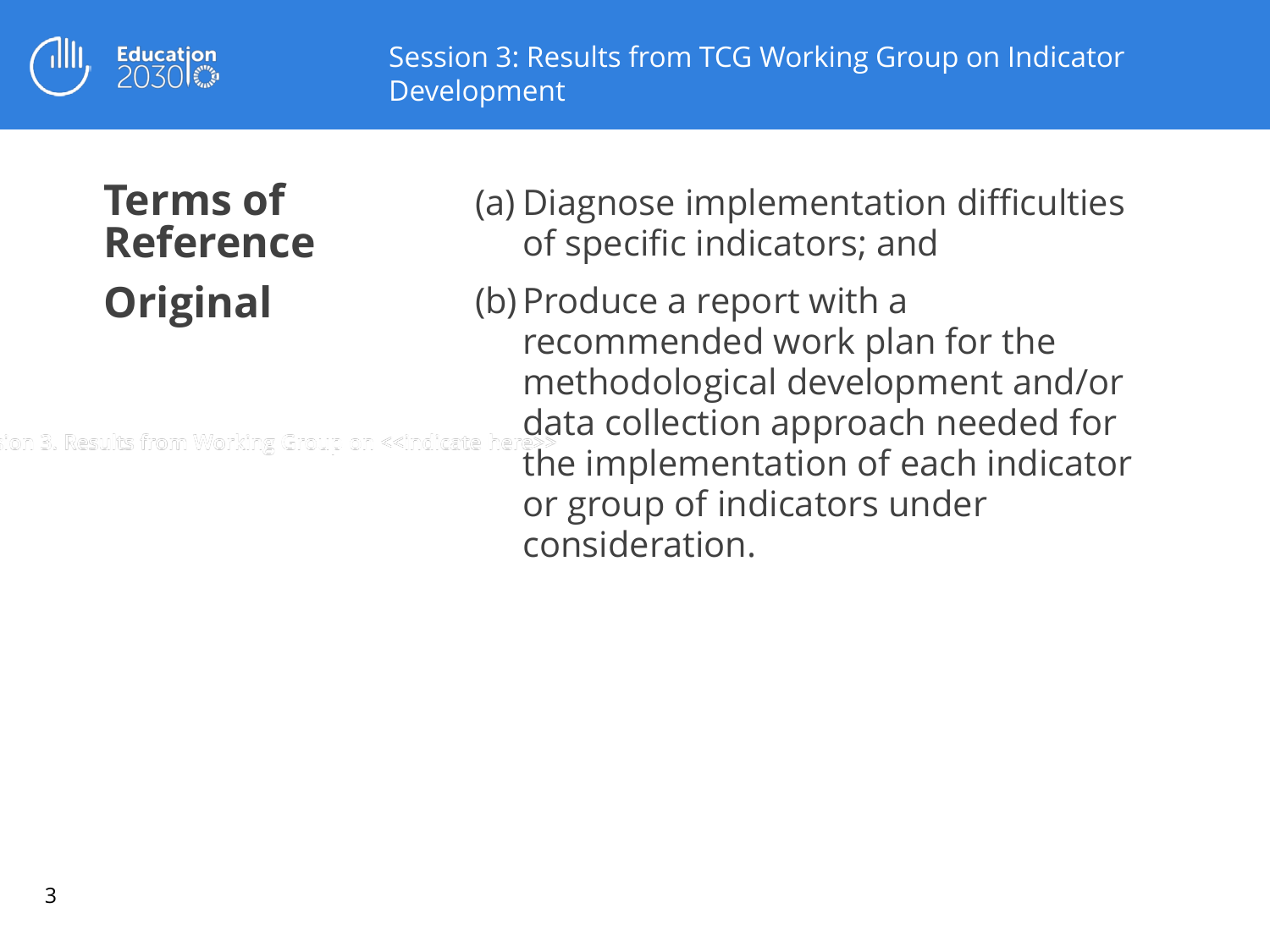

### **Terms of reference New**

(a) Review the indicators and areas requiring further development

(b) Identify the indicators which the group can develop and those requiring external expertise

fon 3. Results from Working Group on «<indicate(C) <code>Propose full methodologies for each</code> indicator for approval by the TCG and then IAEG

> (d) *Identify additional areas requiring development such as disaggregation*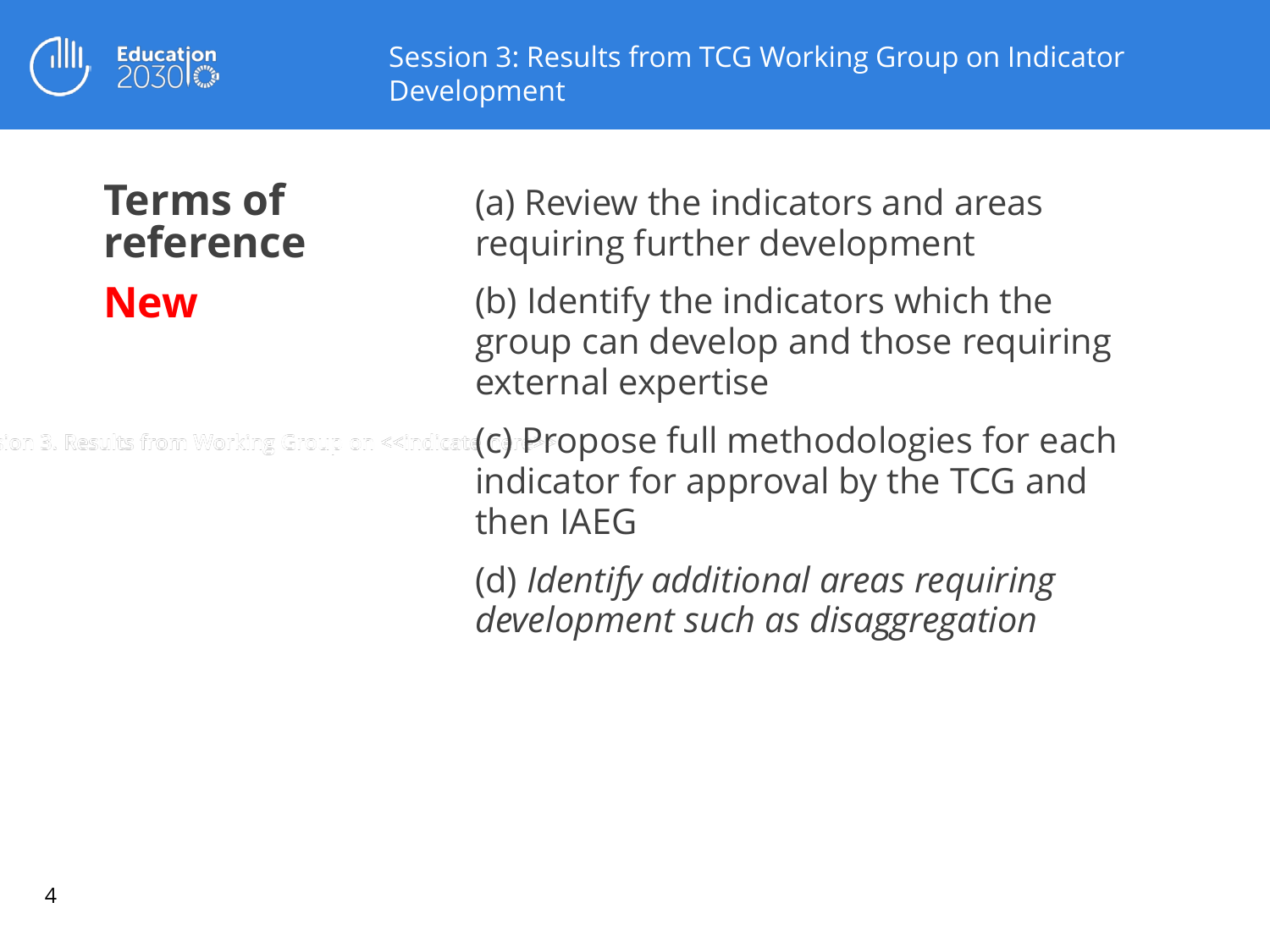

# **date**

- Progress to Selected 15 of the 22 indicators requiring further development plus additional areas identified by the TCG
	- Learning outcomes related indicators and additional areas will be developed by the GAML
	- Gathered existing methodologies for selected indicators
	- Identified 7 indicators with existing survey specific methodologies and with expertise within the group for initial work: 4.3.1, 4.4.3, 4.7.1, 4.7.2, 4.a.2, 4.c.5, 4.c.7
	- Convened 7 sub-groups to adapt and finalise these methodologies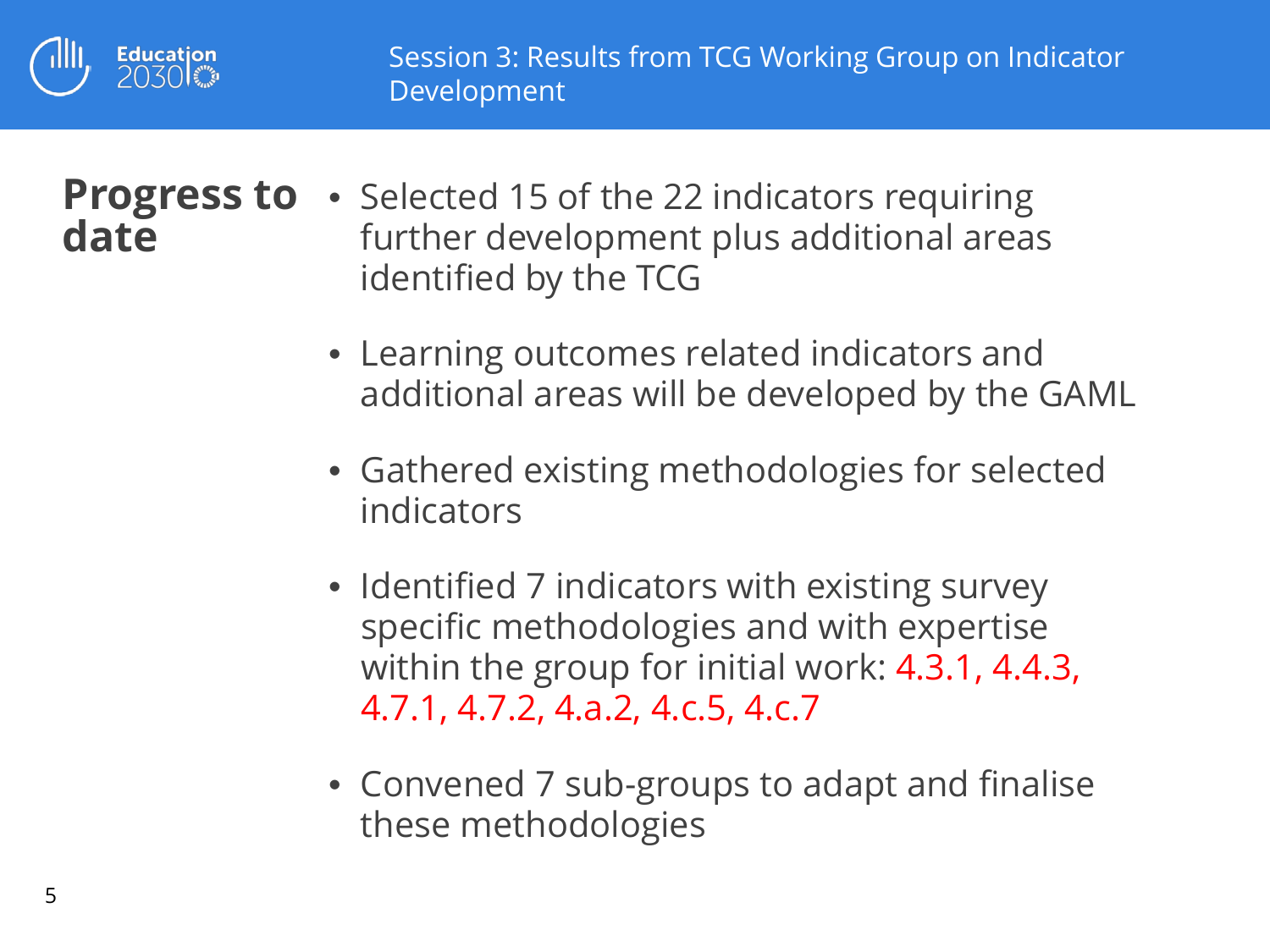

**4.3.1** • Data sources: OECD for PIAAC and European Union for Adult Education Survey

- Compared the methodologies and questions between the 2 surveys
- OECD presented and compared the results
- Looking at other sources such as ILO and possibility of adding questions to existing national surveys
- Adapting the methodology for global use
- Submit for approval by the group and the TCG
- Need to develop proposals to increase the coverage of countries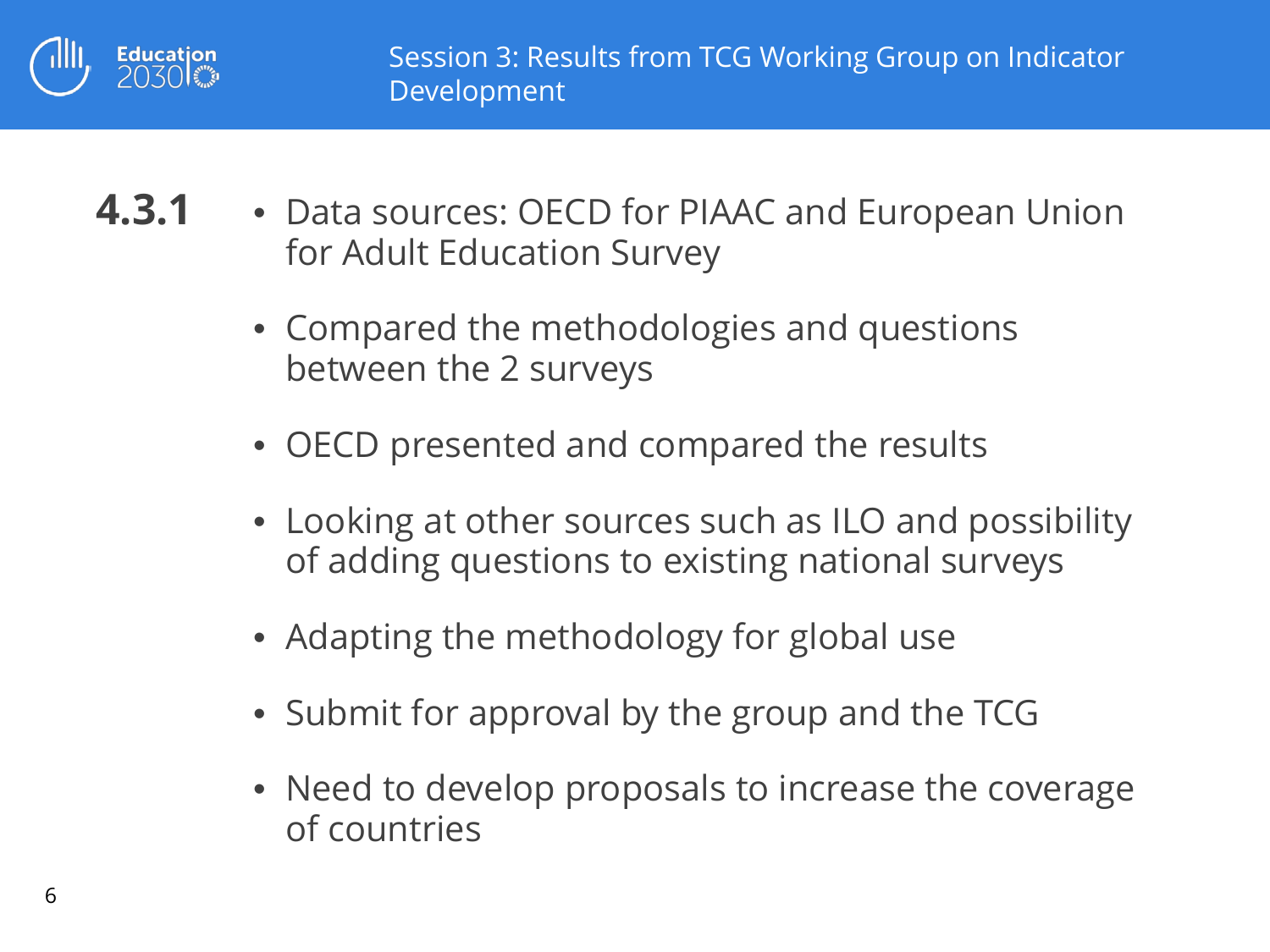

- **4.7.1** UNESCO ESG Section has produced a draft methodology
	- Methodology is based on a review of 82 national reports on the implementation of the 1974 Recommendation on Education for International Understanding
	- UIS to provide comments and WG1 members will be invited to review
	- WG1 will review recommendations on how to crosscheck the results
	- UNESCO ESG launched a [website](http://en.unesco.org/gced) tracking 4.7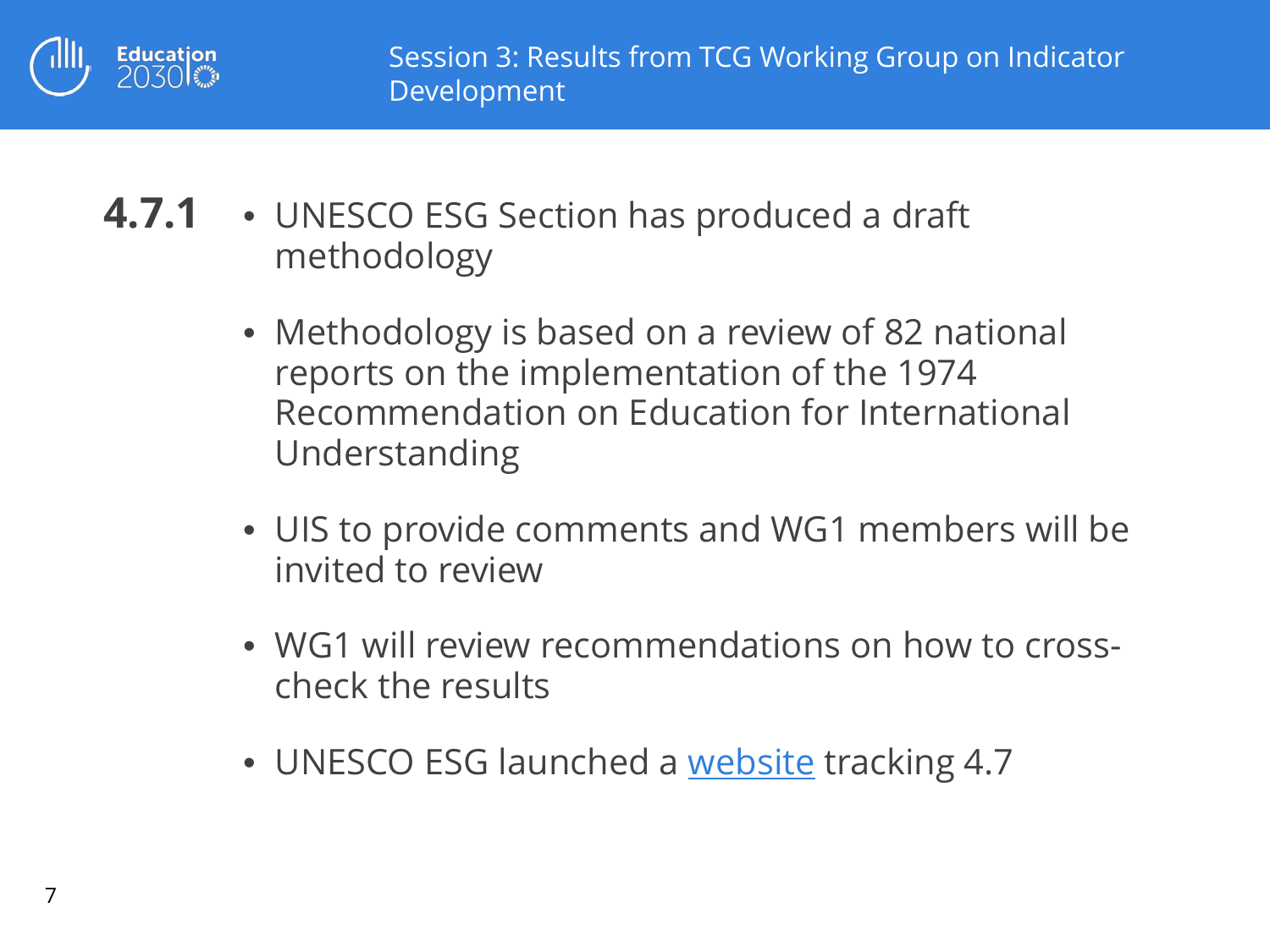

- **4.7.2** UNESCO's Health and Education Section has produced a draft methodology and assessment of the indicators technical merits and feasibility to collect
	- Piloted in Eastern and Southern Africa
	- Will be expanded to the rest of Africa and other regions
	- Working group members will be invited to comment on the methodology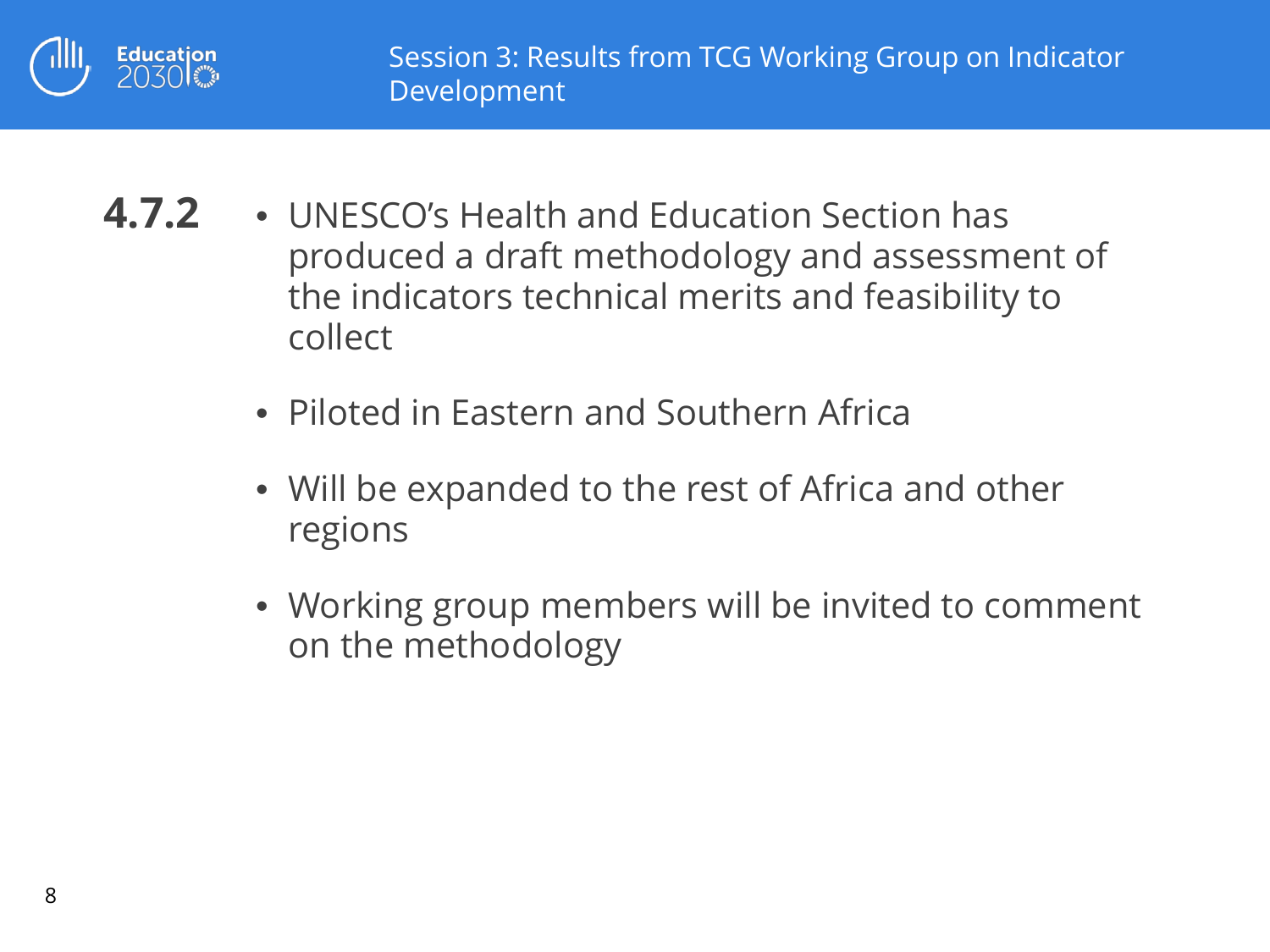

**4.a.2** • WHO's Global School Based Health Survey already collects data on bullying and violence in school, in about 90 countries (13-17 year olds)

- UNESCO's Health and Education Section is working with WHO to develop a full definition of the indicator, including corporal punishment and harassment
- UNESCO has launched a [website](http://en.unesco.org/themes/school-violence-and-bullying) which presents reports on school violence and bullying
- PISA has some relevant questions covering only 15 year olds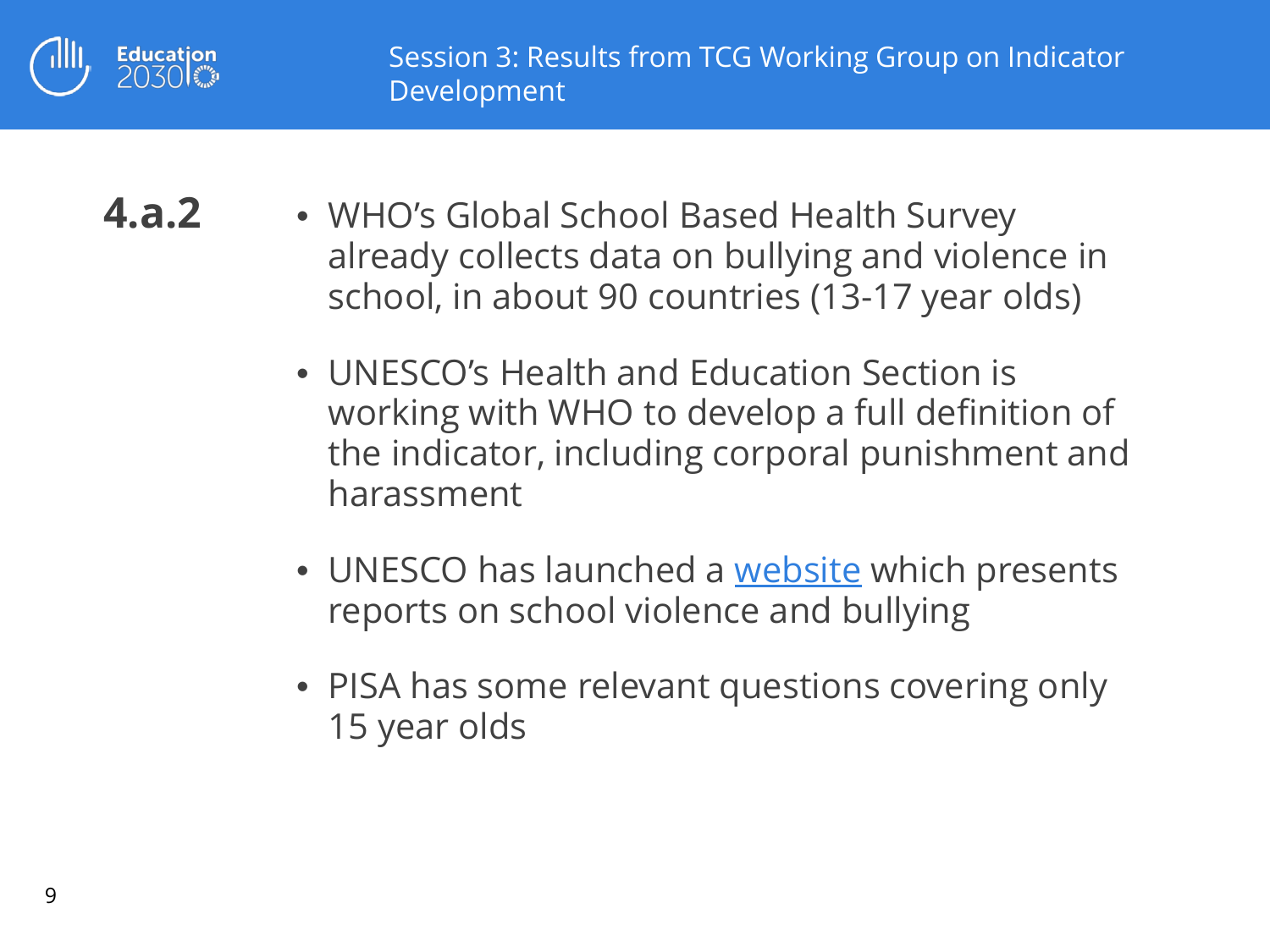

**4.4.3 4.c.5 4.c.7**

• Draft methodologies are in the process of being reviewed by the members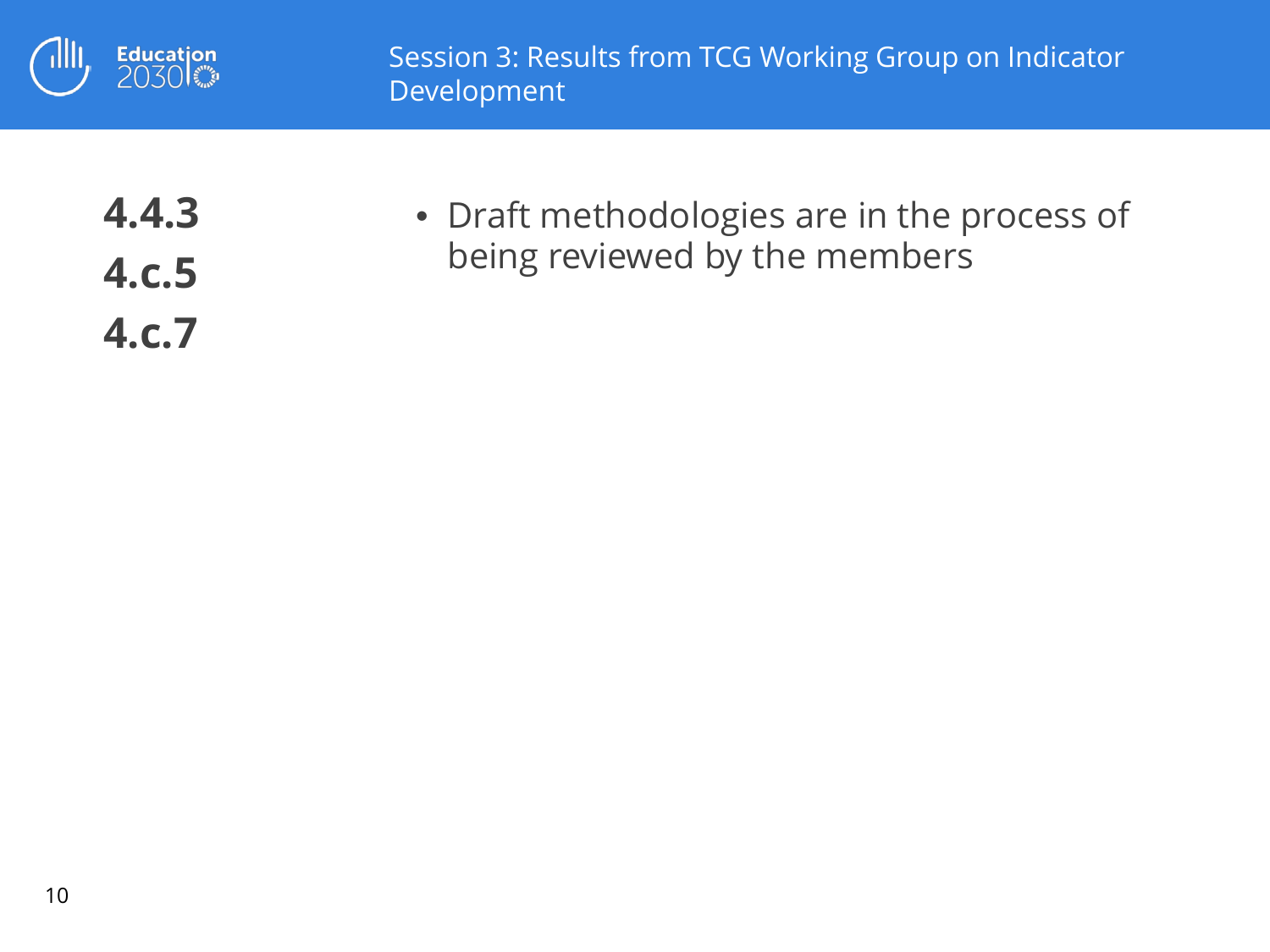

### **Planned Results**

- Submission of recommended methodologies to the TCG for endorsement (global) and approval (thematic)
- Submission of endorsed methodologies for global indicators to IAEG for approval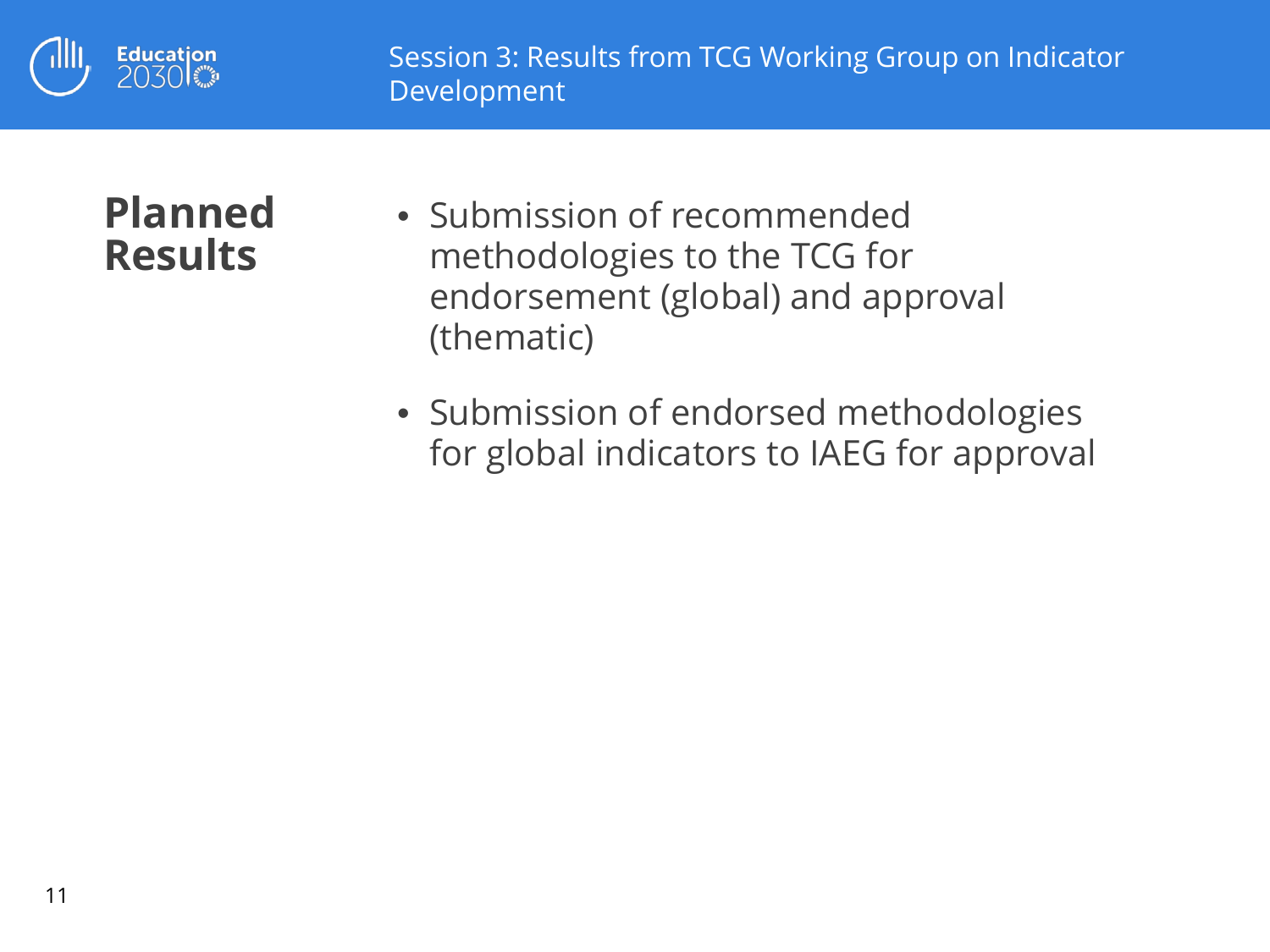

- **Work plan** Agreed methodology within the group for 3 indicators by the end of September 2017
	- Another 4 by January 2018
	- Other indicators from the 15 or the additional areas will be selected periodically for development
	- Validation process or consultation with Member States? By December 2017? By UIS? Others?
	- Submit to the TCG for approval (thematic) and endorsement (global) by early 2018
	- Submit global indicators to the IAEG by Q4 2018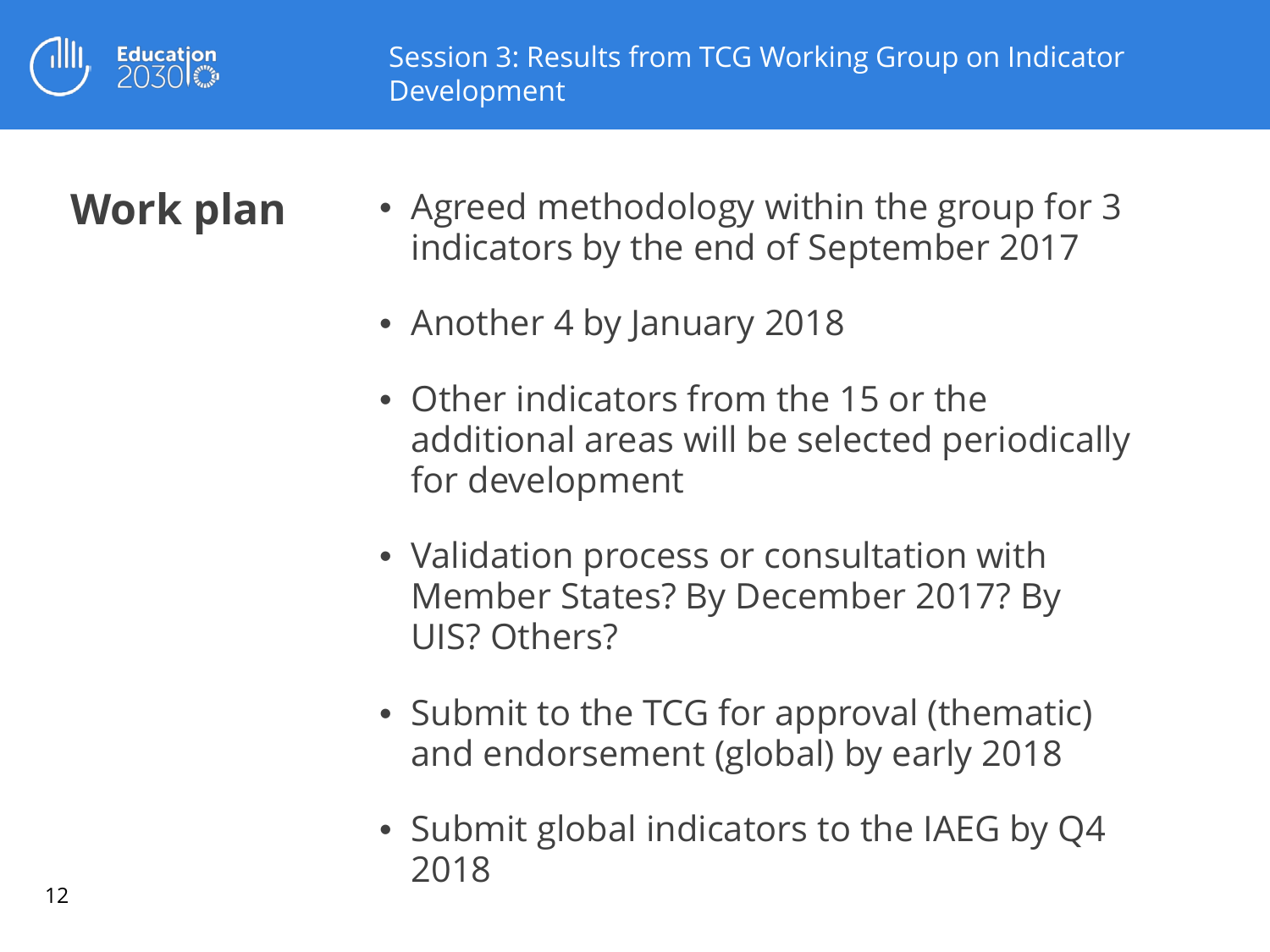

# **Timeline**

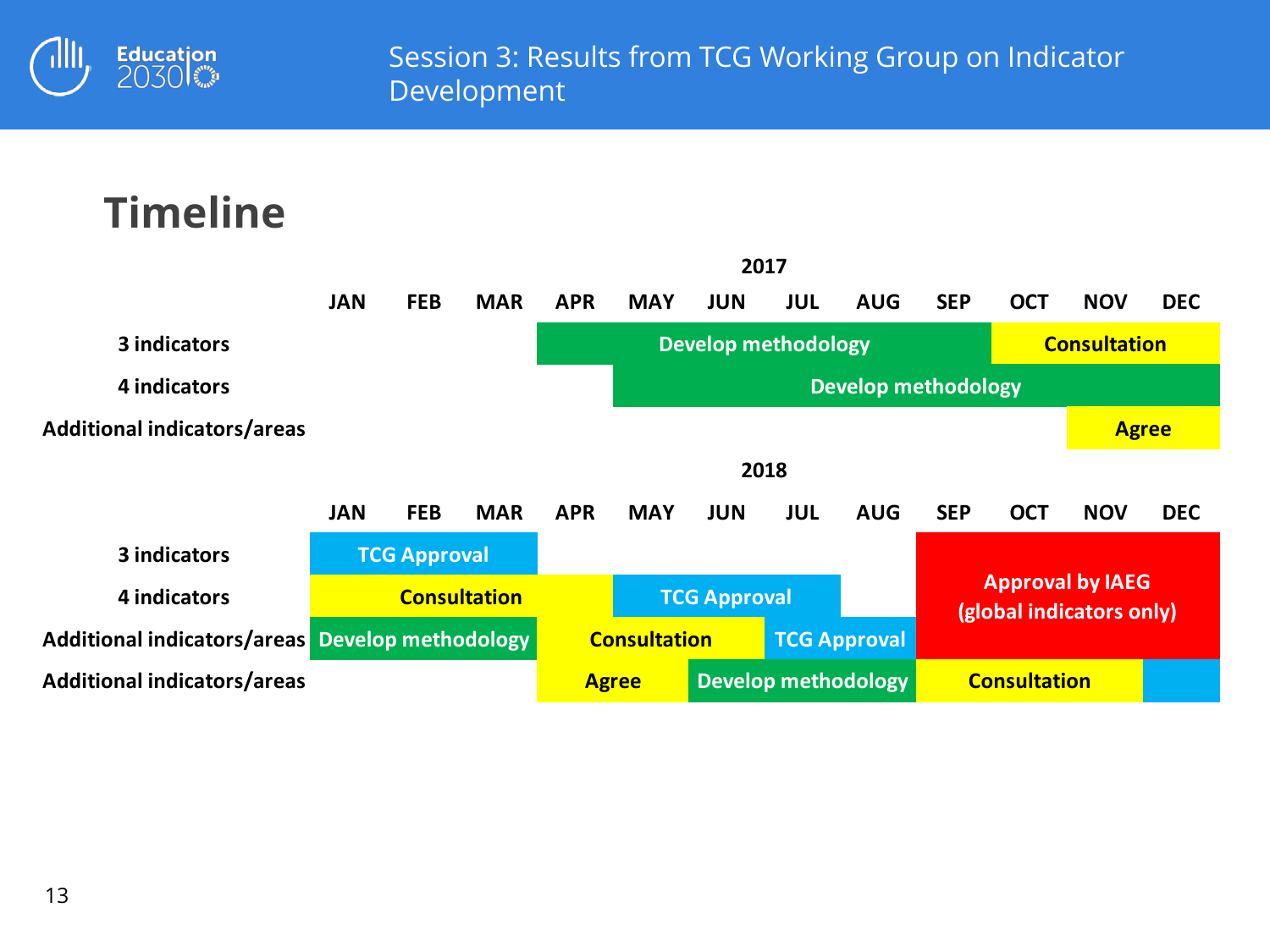

- **Challenges** Consulting Member States
	- Need for careful interpretation of some indicators
	- Ensuring global relevance
	- Identifying suitable data sources
	- Identifying external expertise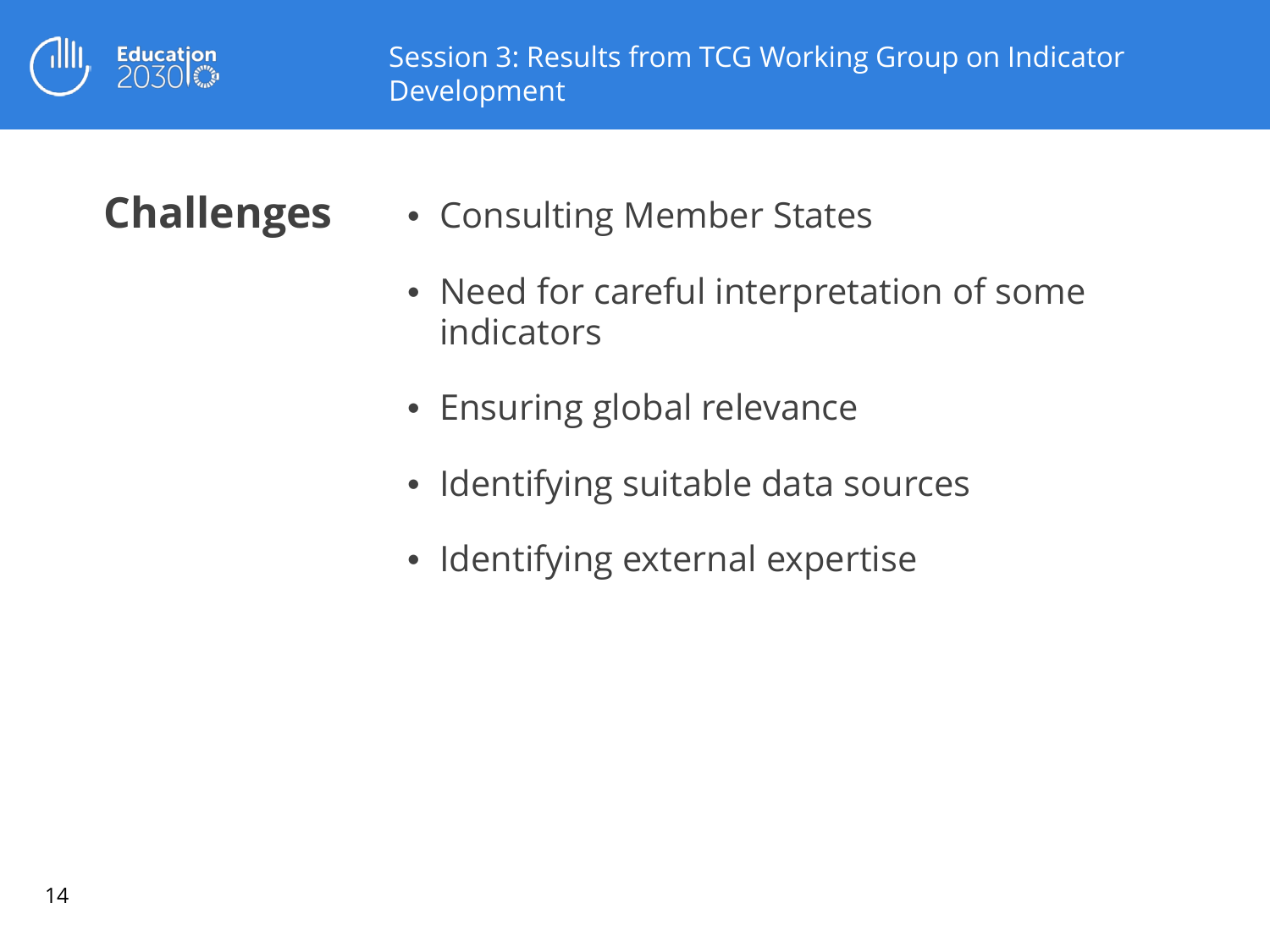

- **Conclusion** Does the TCG approve our proposed changes to the TORs?
	- Does the TCG have any feedback on work done so far?
	- Is a consultation process adequate for getting feedback from countries on the draft methodologies?
	- Does the TCG approve our work plan for 2017-2018?